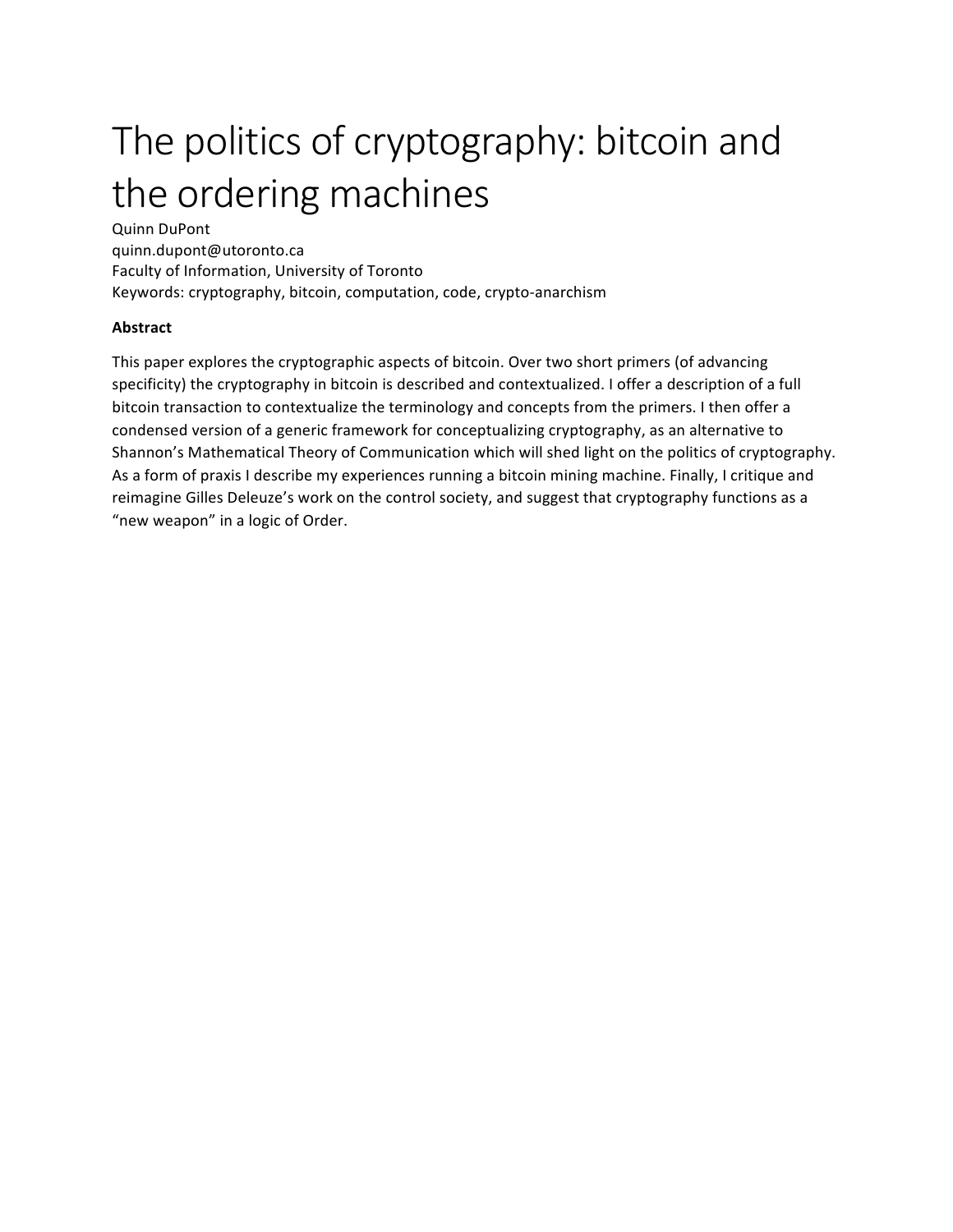It was April 10<sup>th</sup>, 2013 and the price of a single bitcoin surged past 250 USD on the Mt. Gox exchange. A few months prior I had purchased seven bitcoins for just under \$200, now nearing \$2000 in value. But, just as fast as the market went up, it came down. I was panicked like an amateur gambler but lulled by my humming money machine, permuting cryptographic codes by the millions every second. The price of bitcoin was being pushed up by a number of factors: mainstream interest, a sustained distributed denial-of-service attack on Mt. Gox (the main bitcoin exchange), and people like me, gambling in the newest crypto-anarchist adventure.

Bitcoin is a fiat currency, like many others (electronic or not), and requires human belief to sustain value. Without government backing fiat currency needs another sustaining ideology—people need to believe that the currency will persist and retain value. Persistence and value are eroded by shaky ideology (e.g., a weak government) and technical flaws (e.g., fraud, counterfeiting, hyperinflation). Bitcoin ideology rests on the general view that cryptography is a panacea, an alchemic universal solvent, or (put crudely) magic fairy dust. The libertarian rhetoric surrounding bitcoin reflects this general ideology. Avoiding technical flaws in bitcoin is (thought to be) largely due to cryptography as well. Counterfeiting and double-spending is prevented as a result of public key cryptography, and hyperinflation is kept in check due to the ability to cryptographically ensure the measured production of money (with a maximum number of coins produced).

Cryptography is easily operationalized—best practices ensure secure information—but still poorly understood. According to a standard account cryptography ensures "information security" or its slightly older cousin, "information secrecy" (see e.g. Kohno et al., 2010). But, how does monetary value arise from information security or secrecy? Security and secrecy are usually understood in terms of social relations (c.f. Bellman, 1979). Modelled in its simplest formulation, a secret is some information that I possess and you do not, while information security might be described more abstractly, as control of information within a relationship. All fine and well, monetary value can surely arise from exclusivity, but what is the function of cryptography here? (Does the monetary value of bitcoin arise from exclusivity?) I argue that cryptography is both central to bitcoin and yet produces a non-secret set of powers for its social effect, which includes monetary value.

To date the most influential conceptualization of cryptography is Claude Shannon's (1945) linked notion of secrecy and information. Prior to his famous Mathematical Theory of Communication (MTC) (Shannon and Weaver, 1948) Shannon had been working on war-time encryption systems. Shannon's cryptographic work stemmed from a long line of influences and prior work (Nyquist, Hartley, Wiener, and so on) (Thomsen, 2009), as well a rich conceptual backdrop spanning from at least the Renaissance (Porta, Bacon, Wilkins, Leibniz and many others) (Cherry, 1953; Geoghegan, 2008). Although only occasionally recognized, the histories of information and cryptography are intimately tied (see e.g., Gleick, 2011). It is telling that Shannon developed his account of cryptography and then his account of information, just as Bacon twinned cryptography and logic, or Wilkins' cryptography and classification.

This cryptographic work set the stage for Shannon's more general, and more rigorous portrayal of information in the MTC. In contrast to much of the engineering work being done on information transmission at that time, Shannon focused on discrete rather than continuous signals (Thomsen, 2009). Drawing on Hartley, Shannon bracketed the issue of meaning, and discussed only how much information can pass through a channel. This conceptualization, combined with Nyquist's observation that information transmission obeys a logarithmic rule allowed Shannon to generalize the issue, and show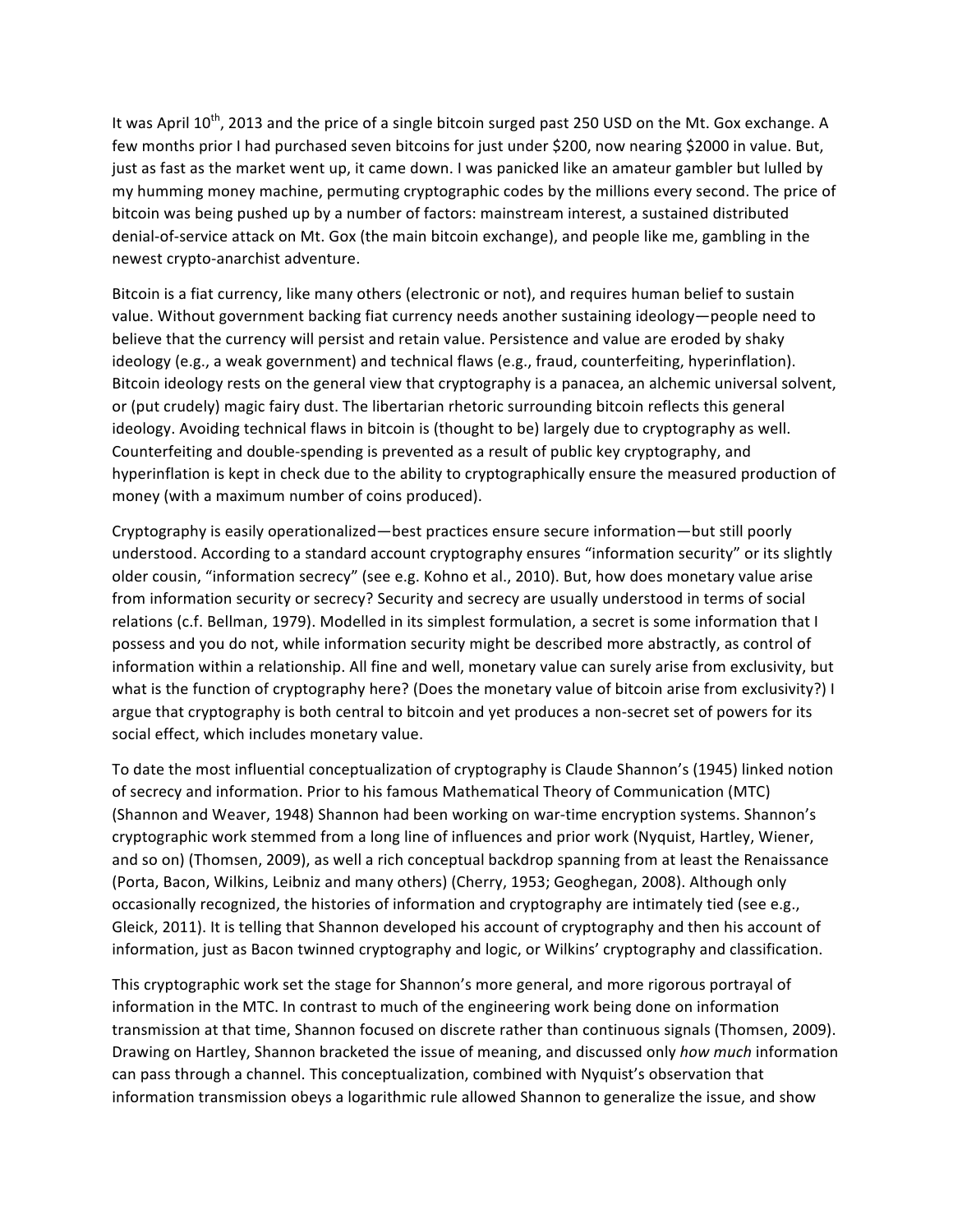that information accords to physical properties about the world (modeled as entropy) (Aspray, 1985; Hayles, 1999). 

It was in working out the coding issues for cryptography that Shannon developed his theory of information. Left somewhat implicit in Shannon's account, however, was the issue of secrecy (despite being in the title). Shannon argued that his account only pertains to "true" secrecy systems, for which the "meaning of the message is concealed by cipher, code, etc." (Shannon, 1949). Despite this slip about "meaning" Shannon had a clear sense of his MTC as early as 1945 (this sentence remains in the declassified 1949 version, although both versions are very explicit to reject any "psychological" account). Shannon defines cryptography abstractly as the transformation of information from one space to another. Secrecy arises from the "*a priori* probability associated with... choosing that [enciphering] key," which is a function of the statistics of "transformations of one space into another" (Shannon, 1945). In ideal situations secrecy becomes a matter of making guesses in the presence of a stochastic phenomenon.

As conceptualized by Shannon, the cryptography in bitcoin leaves open as many questions as it answers. Shannon's work is conceptually powerful (enabling massive engineering developments), but historically vacuous and philosophically incomplete. Before Shannon "won," the field was less settled (Cherry, 1953); competing conceptualizations existed but none were better prepared than Shannon's for the coming cybernetic and then informatic changes. By identifying Shannon's MTC as the endpoint of cryptographic conceptualization we risk teleological explanations, and make archaeologies of cryptographic mechanism very strange (for the thousands of years of cryptography before the introduction of mathematics—with the Arabs and then Leibniz—what was cryptography?). Even if we accept mathematics as a master logic, how do we account for the human, or even the machinic? And specific to bitcoin, how do these transformations occur? From where does value arise? Perhaps the most central of all, what is the politics of bitcoin itself?

This paper will first offer a largely non-technical account of bitcoin cryptography using accepted (engineering) terminology. Over two short primers (of advancing specificity) the cryptography in bitcoin will be described and contextualized. I offer a description of a full bitcoin transaction to contextualize the terminology and concepts from the primers. I then offer a condensed version of a generic framework for conceptualizing cryptography, as an alternative to Shannon's that will shed light on the politics of cryptography. I then return to my introductory story of praxis and describe my experiences running a bitcoin mining machine. Finally, I critique and reimagine Gilles Deleuze's work on the control society, suggesting that cryptography functions as a "new weapon" in a logic of Order.

# Cryptography primer

Before I turn to the cryptography used in bitcoin it will be helpful to get some of the basic terminology and functionality of standard cryptography out of the way. This account, while conceptually incomplete, will start the process of translating engineering language into more philosophically salient terms.

The cryptography used in bitcoin is not unusual or exemplary, in fact, there are no cryptographic innovations in bitcoin (in computer security terms, this is a virtue of the system). Bitcoin uses a standard SHA-256 hashing algorithm. This hashing algorithm is put to some seemingly strange uses, but nothing unique to the history of cryptography since the development of public key cryptography in the 1970s.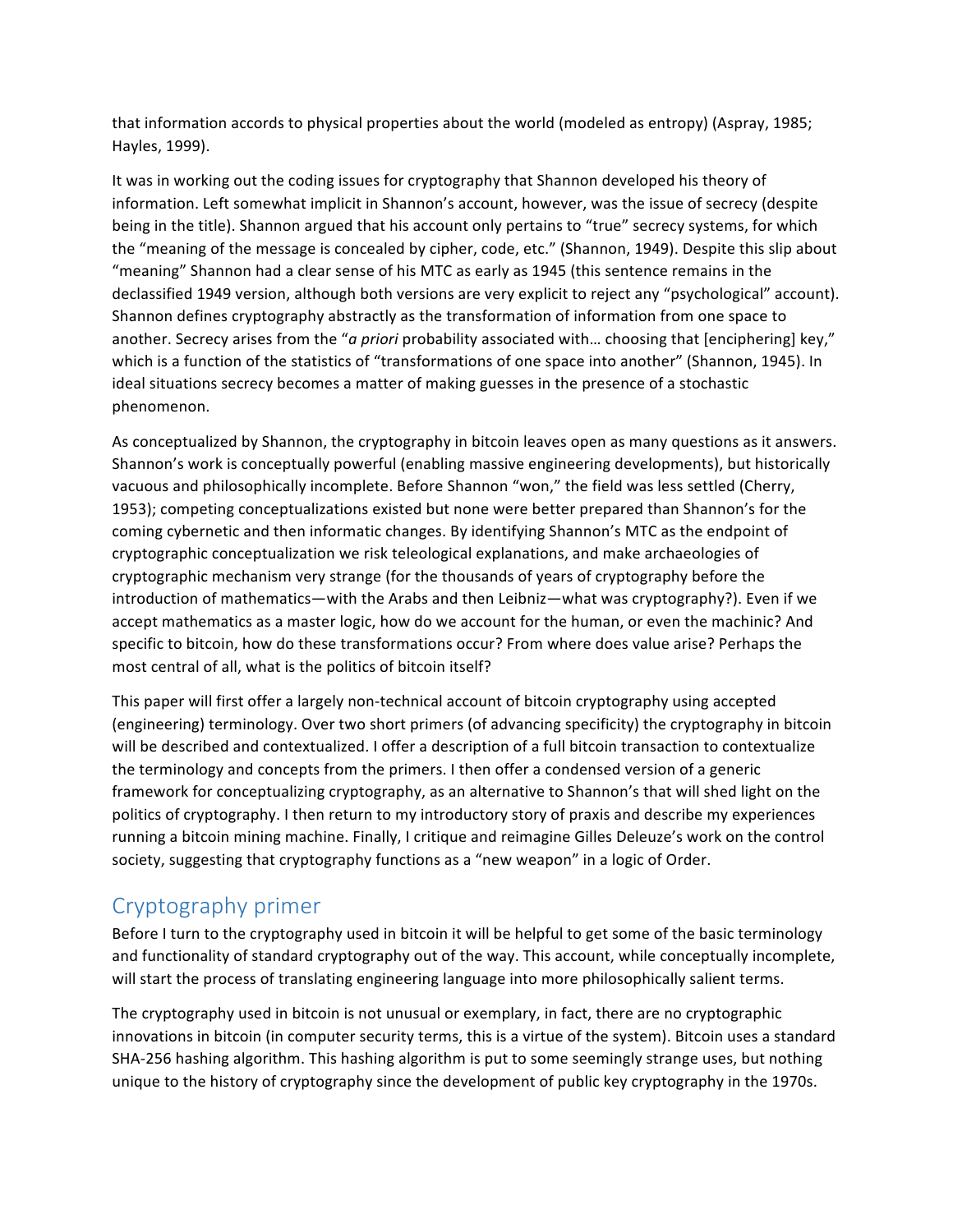#### Introductory primer

For the vast majority of the history of cryptography, its development from substitution ciphers and code systems to polyalphabetic and keyed algorithms, the encrypting mechanism was unitary. With the invention of public (or asymmetric-) key cryptography in the 1970s it became possible to create a system that "split" the cryptographic key. (Asymmetric-key cryptography was initially invented in 1973 at the Government Communication Headquarters in the UK by James Ellis, Clifford Cocks, and Malcom Williamson but kept secret; it was then publically re-invented in 1976 by Whitfield Diffie and Martin Hellman.) Splitting the cryptographic key ushered in new uses for cryptography, and was well-timed for the coming advance of the Internet and popularization of point-to-point electronic communication.

In this short introductory primer I will describe three related sets of technology: symmetric-key ("traditional" or "classical") cryptography, asymmetric (public) key cryptography, and hashing algorithms (an offshoot of asymmetric-key cryptography, but because it features centrally in bitcoin I will spend some extra time on its exegesis). It should be noted that this primer accepts the problematic distinctions of contemporary cryptography (and there are many, although usually unacknowledged), as well as the accepted technical nomenclature. In the end, this article will go some way to implicitly problematize these accepted divisions, although I acknowledge that an extended critique is still wanting.

What all forms of cryptography share is the syntactic transformation of symbols. While this conceptualization is generally accepted by the cryptographic community, I will later complicate this definition by offering a different conceptualization based on the same basic principles but offering a much needed semantic aspect. In simple "code" systems (often called a "nomenclator") a letter, word, or entire phrase may be replaced with an alternative (the substitution presumably kept private between the two communicating parties) (Kahn, 1967). The basic principle is captured by so-called substitution ciphers, which exchange one letter for another in a deterministic manner. Implied is a simple but profound characteristic of all cryptography—that cryptography *requires discrete symbols ordered* in various ways. Later, we'll see that this fact is philosophically pertinent and the crux of the politics of bitcoin. 

From this mechanism more complicated forms of cryptography were invented. Polyalphabetic cryptography uses multiple alphabets for the substitution (or what might be called transposition within a larger combinatoric space), sometimes jumping from one alphabet to another according to an agreedupon secret "key." In more recent usage the key became analytically separated from the cryptographic algorithm as a result of "industrial" uses of cryptography that require reusable ciphers. When cryptography shifted from a craft to a mechanized application the algorithm became fixed, and the key became the mutable, secret part.

Cryptographic keys (or "passwords") are often misunderstood as being necessary and primary to cryptography. In fact, the key is no more central than the set of transformations (and should be characterized as part of the system of transformation). For much of the history of cryptography no notion of cryptographic "key" existed. For purposes of cryptanalysis ("codebreaking") a key is only as valuable as knowledge of the corresponding mechanism or set of transformations. Yet, in recent years cryptographic ideology has come to espouse the belief that the best practice is to keep the key secret and the mechanism public (working on the assumption that the mechanism will eventually be discovered and reverse-engineered).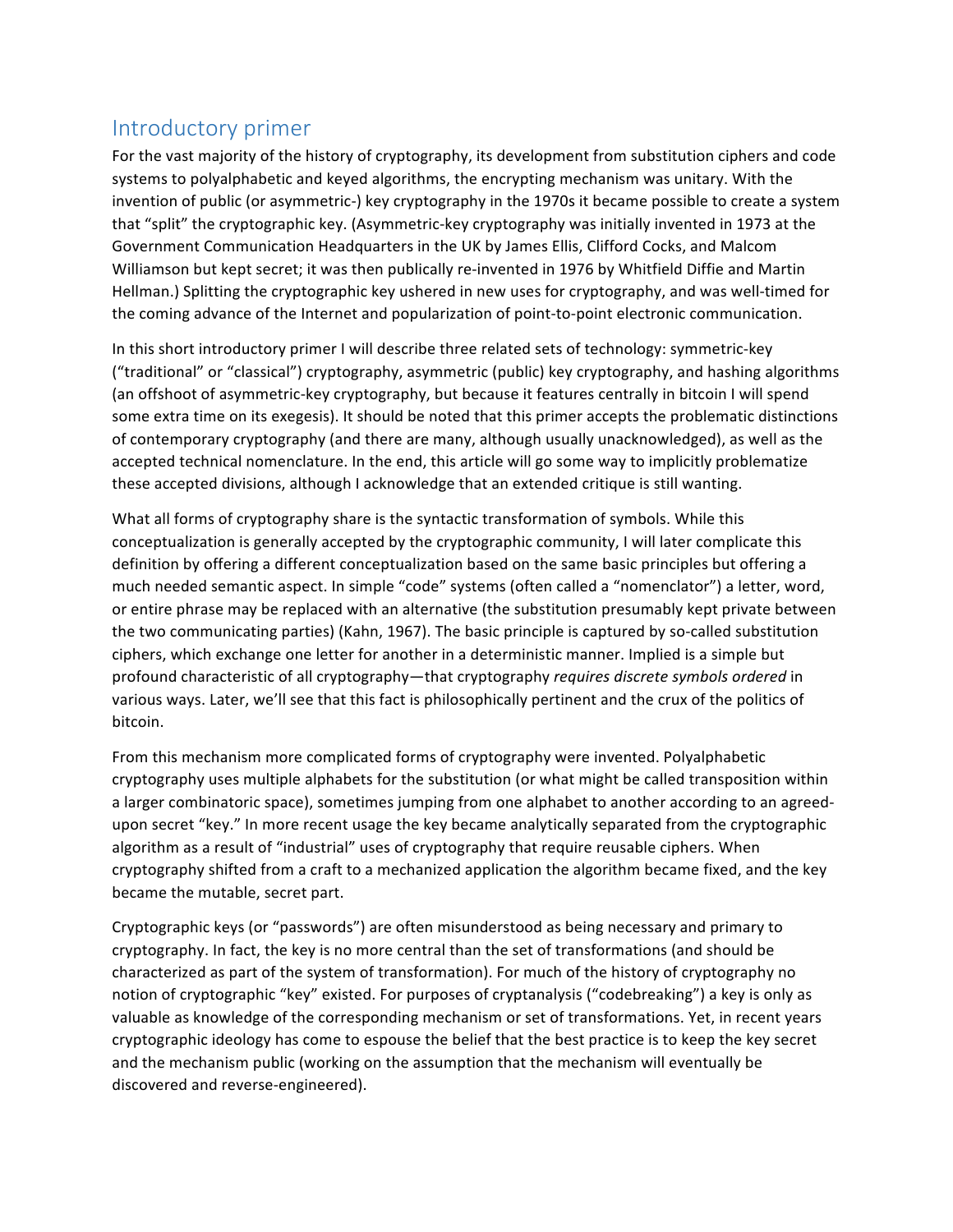Symmetric-key cryptography employs the same key for encryption and decryption, so the shared secret item is identical among parties. The obvious downside is that to maintain secret communications all parties must ensure that the shared key is kept private from any so-called adversaries. Modern forms of symmetric-key cryptography work on digital bits, either encrypting the bits one at a time (or, more realistically, encrypting byte by byte or in prescribed bit-length "words"), or grouping the bits into blocks (and adding padding as needed so that each block includes the same number of bits). The former is known as a stream cipher, the latter a block cipher. Other non-cryptographic features may be present in a modern cryptographic system, such as error detection, compression, and so on.

The symbolic transformations in symmetric-key cryptography are fundamentally the same as that of asymmetric-key cryptography—in fact, symmetric-key primitives can be used to build asymmetric-key systems. The sole (but critically important) difference between symmetric-key and asymmetric-key cryptography is that rather than sharing a single (unitary) secret key, asymmetric-key cryptography uses a binary key, in which the two parts are linked and both are required to decrypt and encrypt. By splitting the key into two linked parts one part can be kept secret, while the other is made public (the parts are typically linked mathematically—e.g., prime factorization or calculating the discrete logarithm—but any suitable mechanism could be used). The private key should not be easily deducible from the public key, yet the public key should be easily deducible from the private key (using so-called mathematical trapdoor functions). A trap-door function such as exponentiation modulo is based on current mathematical knowledge that it is easy to calculate the remainder when a number is raised to some power, divided by another (the modulus), yet, if given all the information other than the exponent, it is very difficult to solve for the exponent (i.e., it is slow to compute the discrete logarithm). Only when the secret key is possessed is it easy to open the trap door, otherwise the calculation is slow (but certainly tractable).

Such a setup offers several interesting possibilities. The key used to encrypt a message is not the same key used to decrypt it, so therefore I may encrypt a message with your public key, in which only you can decrypt (using your linked private key). Configured this way, I can send you a message that only you can read (akin to placing a piece of mail in a publicly-accessible but locked mailbox), and you can do the same for me by using my public key, ensuring confidentiality. (More complicated three-pass schemes are possible too, in which I encrypt a message and pass it to you, then you encrypt the alreadyencrypted message and pass it back, I then decrypt my encryption and pass it back to you, at which point you can finally decrypt your encryption and read the message—successfully transferred in public while remaining encrypted.) Similarly, if I encrypt a message with my private key and send you both my message and the encrypted message (or a "digest" of it), your ability to decrypt the encrypted message with my public key ensures that the message is authentic (non-repudiated, or, guaranteed to be mine). These features work to permit secret message communication without ever requiring a secret communication channel, or to ensure that a message has not been changed. In a world where the communication channel is necessarily open to eavesdropping asymmetrical-key cryptography performs a kind of magic trick: secret messages over public channels without ever requiring the prior transmission of secret information.

A related application of asymmetric-key cryptography is the hash function. A hash function is a set of permutations that transform some data into a fixed-sized output (a digest), which changes considerably given even a slightly different input datum. When a hash function uses cryptographic mechanisms to create the digest it can be used to ensure the message is not repudiated (its integrity can be verified), which is especially useful for creating compact, easily transmittable "fingerprints" of data. Similarly, by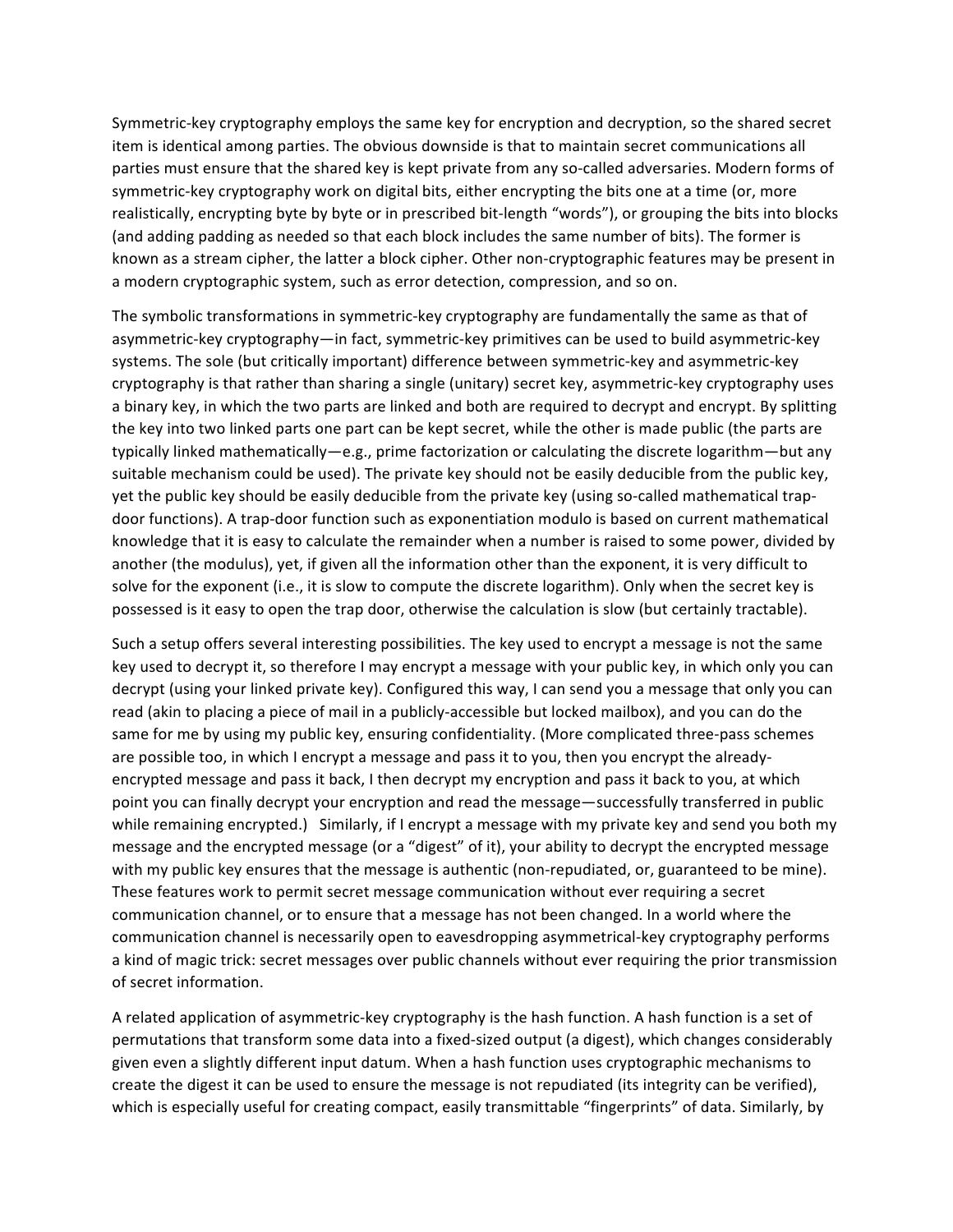computing a hash for a password the hash may be stored in place of the secret password, and authenticated against the digest representation instead of the actual password (allowing the digest to be captured by an adversary without losing secrecy).

An aside: it should be noted that because asymmetric-key cryptography relies on a *ratio* of effort for trapdoor or one-way functions—that it is relatively harder to reverse the function than it is to compute it—given enough time and effort asymmetric-key cryptography is quite susceptible to cracking. Unlike symmetric-key cryptography, in which it is possible (although unwieldy) to create mathematicallyguaranteed secrecy, asymmetric-key cryptography can at best make it much more difficult to reverse the cryptographic function than it is to perform the encrypting function. The ratio of cryptanalyse-toencryption may be 1000/1 or 1,000,000/1, but with enough time all asymmetric-key cryptographic functions succumb to cracking. Due to this known weakness, digests of passwords are typically also protected by non-cryptographic access mechanisms. If cryptographic digests are known to be exposed to the public it is typically only a matter of time until they will be cracked, so good security practice is to require new passwords and corresponding digests for compromised data stores. Given the advent of GPU cracking (and soon, powerful repurposed bitcoin mining machines) hashed passwords are cryptanalysed rapidly, even as much as 60-90% of a corpus within an hour, according to a recent cracking "game" conducted by technology website Ars Technica (Goodin, 2013).

The hash algorithm used in bitcoin is SHA-256, a protocol for hashing in the Secure Hash Algorithm 2 family that outputs 256 bit digests. SHA-256 is composed of a simple set of logic transformations configured to perform the necessary mathematical trap-door function required by the asymmetric-key cryptography. Thus, described in terms of levels of abstraction from the basics of digital computation to a full ASCII-encoded hash digest, the SHA-256 hash algorithm operates as such: electromagnetic flux is discretized on a clock-cycle; bits are then transformed using logical operations performed by transistors; the binary representation is collected into 64 bit "words" that function as high-level data structures (integers); mathematical trap-door/one-way functions are constructed from the set of transformations (+, and, or, xor, shr, rot), with the entire algorithmic structure corresponding to the Merkle–Damgård padding and compression scheme; the resulting 256 bit hash digest may be encoded into a 64 ASCIIencoded character string for portability and human-readability. In sum, SHA-256 is the process of successively interpreting electric-magnetic flux as a series of different ordering mechanisms or techniques. The primary ordering is the first: from flux to binary, and once this discretization is accepted as real (by fiat) the ordering techniques are limited only by human imagination.

# Advanced primer

The fundamental cryptographic algorithm used in bitcoin is SHA-256, however, the conceptual utility of this hashing algorithm as used in bitcoin draws on a recent history of previous academic and practical developments. Of the numerous developments, the most significant and relevant are: Ralph Merkle's hash-trees (patent filed in 1979), David Chaum's blind signatures (1982), Adam Back's hashcash proof of work system (1997), Wei Dai's b-money scheme (1998), Nick Szabo's bit gold concept (1999), and Hal Finney's reusable proofs of work (2004).

In addition to having a hand in the invention of public key cryptography, Ralph Merkle developed a system for efficiently verifying large data structures through a tree structure of hash digests (Merkle, 1982). As described above, a hash digest can be used to verify the non-reputability of a datum, but for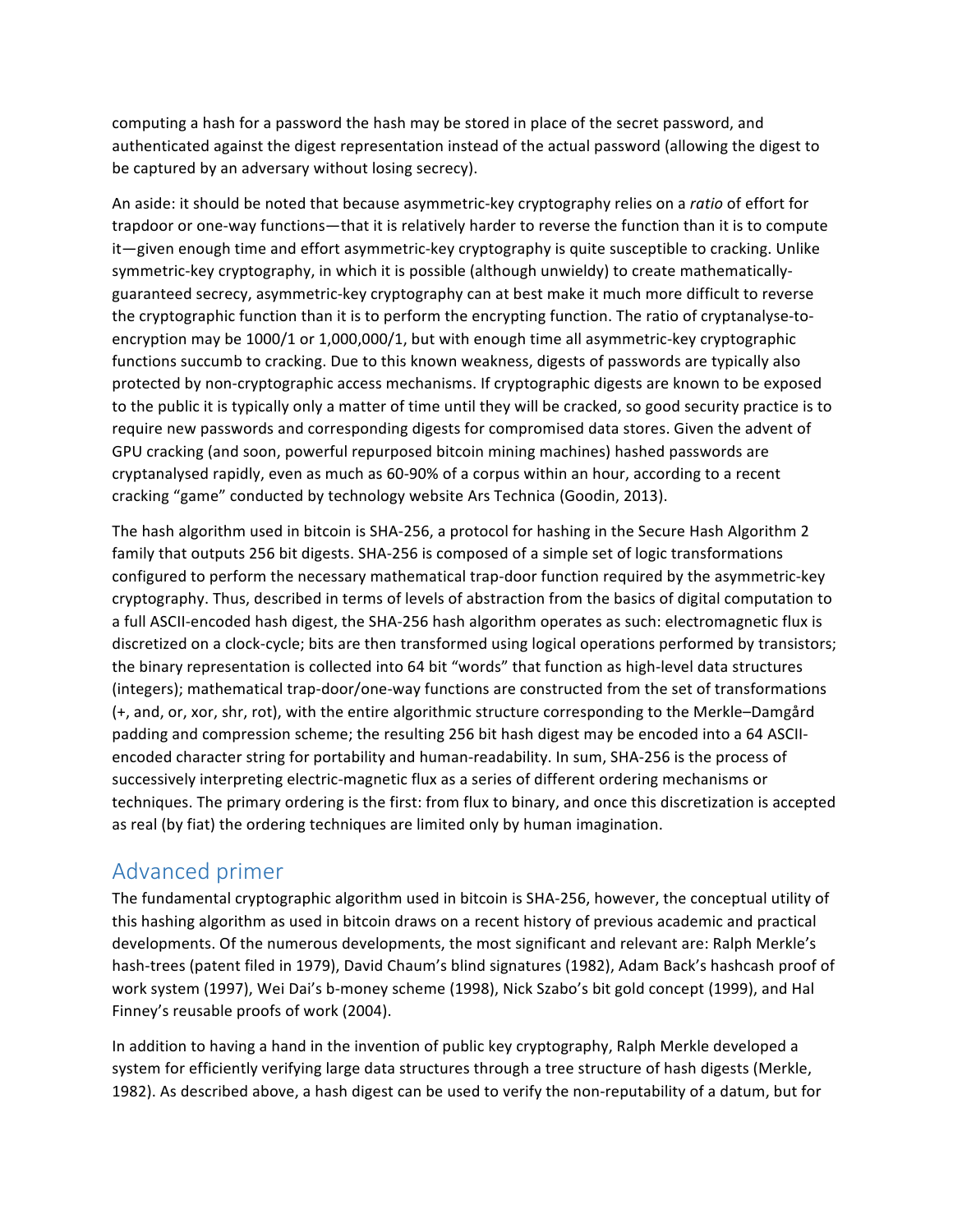large data structures it would be extremely time-consuming to perform a hash function on every datum. Merkle realized that by organizing hash digests into a tree structure (where each node is a hash digest) it is possible to compute the hash digest for only the top-most node (while authenticating the left and right nodes) rather than every node, to ensure non-reputability. Hash trees are commonly used to ensure data integrity, but when used with cryptographic hash functions every prior message is checked for authenticity (none of the messages can be faked).

Blind signatures are another result of public key cryptography being used in unexpected ways. In Chaum's original conceptualization for blinded signatures, payment systems with the anonymity of cash but the security of digital money were the intended target (Chaum, 1982). By using public key cryptography Chaum proposed a system that ensured 1) the inability of third parties to determine information about the payee, 2) the ability of individuals to provide proof of payment, and 3) the ability to stop payments when needed (in cases of theft). Chaum envisioned a digital equivalent of paper envelopes lined with carbon paper. By writing a signature on the outside of the envelope a second "blind" signature is duplicated on the inside. In Chaum's example of authenticated secret voting, the blinded signature is sent to the elector, removed from the envelope, signed by the elector, and mailed back to the voter in a new envelope (thus only the elector views the signature). If a voting dispute arises the signatures can be authenticated against the signatures on the envelopes, but each vote remains anonymous.

While the mutability of binary digits is useful for much computing, a system of ecash requires the opposite quality: money needs to be made solid, slow, and non-replicable. Originally proposed and developed by Adam Back (1997) for limiting email spam, hashcash uses two facts of public key cryptography: non-reputability of hash digests, and the computational difficulty of finding a hash "collision." Due to the fact that it is impossible to predict the outcome of a hash function on an arbitrary input (with current knowledge of the mathematical underpinnings of asymmetric-key cryptography used in hash functions), but easy to verify the results, a challenge-response mechanism can be created to require "work" (computational effort). By arbitrarily requiring a specified output of a hash function (say, the first 20 or more bits of the hash digest must be zeros), the sender can establish a "difficulty" threshold. The only way to find a hash digest with a specified output is to compute the hash of a different input value over and over until the result meets the necessary difficulty, and since the result can be verified easily the receiver of the hash function does not need to repeat the computational work to verify that the sender expended a set amount of work. For its original purpose of limiting email spam, the requirement to perform work when sending email would make sending email slow and computationally expensive, thus, sending a single email would result in a modest slow-down, but sending millions would become nearly impossible (or at least would require many expensive computers). In such an email system any email that was sent without corresponding evidence of computational work would not pass verification by the receiver (which is a quick calculation, in comparison to performing the original hash calculation), and would be discarded.

As part of the discussion of applications of Back's hashcash proposal on the Cypherpunks mailing list Wei Dai proposed a system of currency generation using the mechanism of hashcash (Dai, 1998). (At this point the anarchist/libertarian undercurrents are completely at the fore, Dai starts his proposal, "I am fascinated by Tim May's crypto-anarchy"). Dai applies Back's hashcash mechanism to establish an anarchist world in which cryptography functions for the "medium of exchange" and as a way to "enforce contracts," without the interventions of a government (Dai, 1998). The creation of bmoney is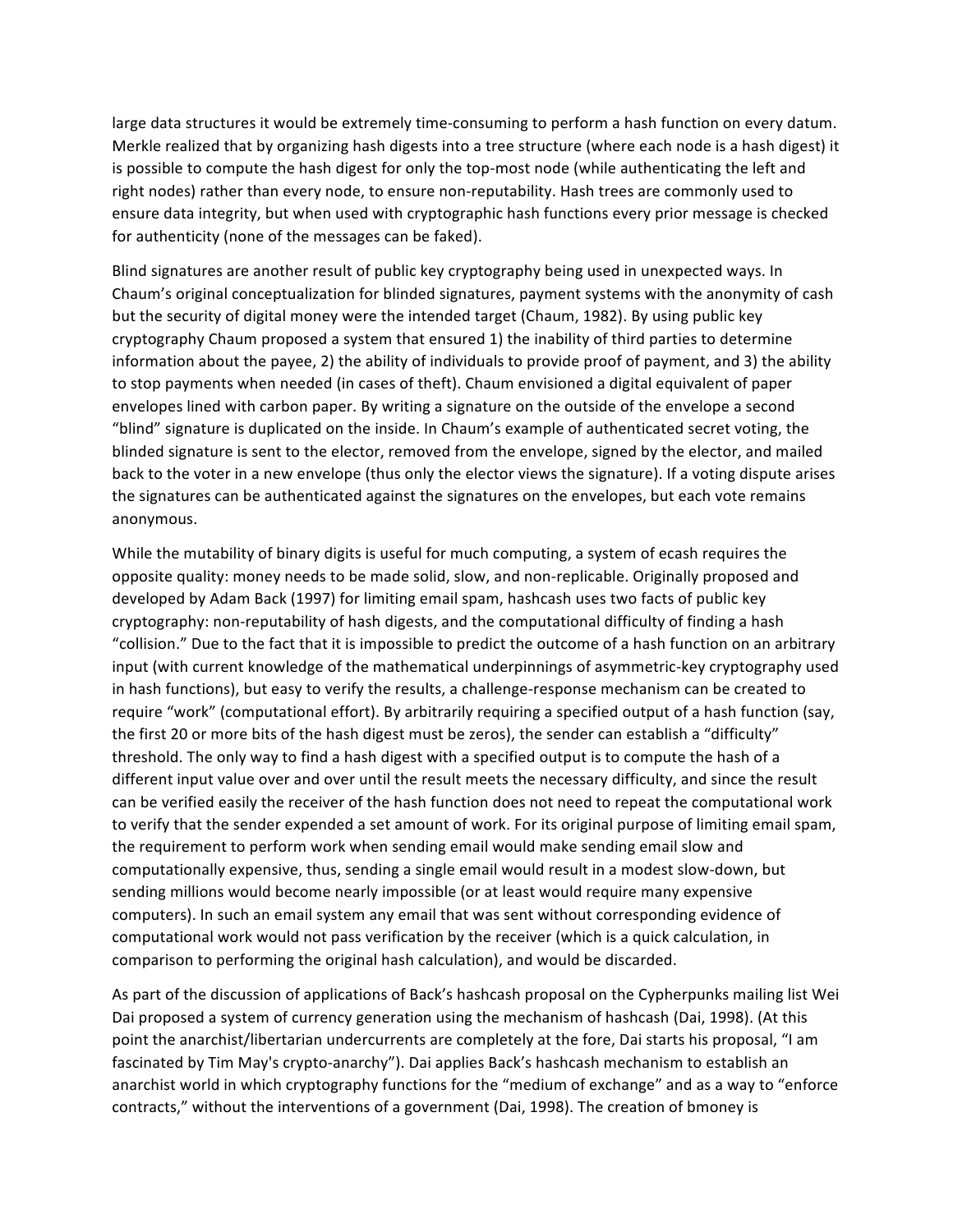accomplished by requiring a specified amount of computational work (which anyone can perform) and when verified by the community a collective ledger book is updated, awarding the worker the specified funds. In the bmoney proposal exchange of funds is accomplished by collective bookkeeping (authenticated with cryptographic hashes), and contracts are enforced through the broadcast and signing of transactions with digital signatures (i.e., public key cryptography).

Hal Finney (2004) extended the bmoney and hashcash proposals by suggesting a formalization of the proof of work mechanism, a scheme that permits the reuse and exchange of proof of work tokens (hash digests). With these extensions it became possible for Nick Szabo (1997) to conceive a system that accurately calculates the "difficulty" of proof of work for the purpose of money generation, and to allow the generated money (hash digests) to be exchanged and reused.

#### How bitcoin functions

When the pseudonymous programmer Satoshi Nakamoto proposed bitcoin in 2008 it built on the crypto-anarchist developments from the following two decades (Nakamoto, 2008). In terms of invention, bitcoin introduced a modest change to the bmoney, bit money (and other) proposals already in existence. Rather than require a single collective ledger of transactions, or awkwardly share the ledger among parties, Nakamoto suggested that a "blockchain" contain all transactions (including generated money by "miners" performing cryptographic proofs of work). The blockchain is a Merkle hash tree of transactions. For each transaction the mining servers verify the hash digests that result from transactions (incentivised to perform computational work by being awarded money for successfully performing proofs of work). The transactions are verified by the miners and grouped into "blocks"; once the top node of each block is verified a specified amount of work is required to seal the block and win the resulting money.

A full round of a transaction is described in the following. Money is stored in a wallet, which is a unique hash digest generated by each user (and any number of wallets are possible). To send you money I first digitally sign the transaction request with my private key (that is, I perform asymmetric-key encryption on the transaction request data). Using my public key, the network can verify my transaction request. The transaction request is sent (via peer-to-peer communication protocols) to the network and then bundled with others into blocks every ten minutes. Each block includes a hash digest of the previous blocks (arranged in a hash tree), a hash digest of the current block, and a "nonce". A nonce is added input that (when hashed) results in a radically different output. Only when an output value meets a certainly "difficulty" (verification of proofs of work) will a block be considered authenticated (the difficulty is specified by requiring at least *n* leading zeros in the hash digest output, set by the protocol to regulate the speed of block generation). As each subsequent block is verified the previous blocks fall further down the hash-tree, with the newer hashes contingent on the previous hash digests' value. In this way any fraudulent changes to the blockchain are instantly discovered (and rejected).

It is improbable to create fraudulent transactions because as time goes on, and block upon block is verified by the miners, fraudulent transactions would require changing every subsequent block, at a rate greater than the (legitimate) network of miners. A fraudulent block would only be accepted if the alternative blockchain was longer, which would require performing more proofs of work than the legitimate network. (Of course, this is the ideal scenario. Any competing network of greater computational power could best the legitimate one, and therefore human vagaries of collusion and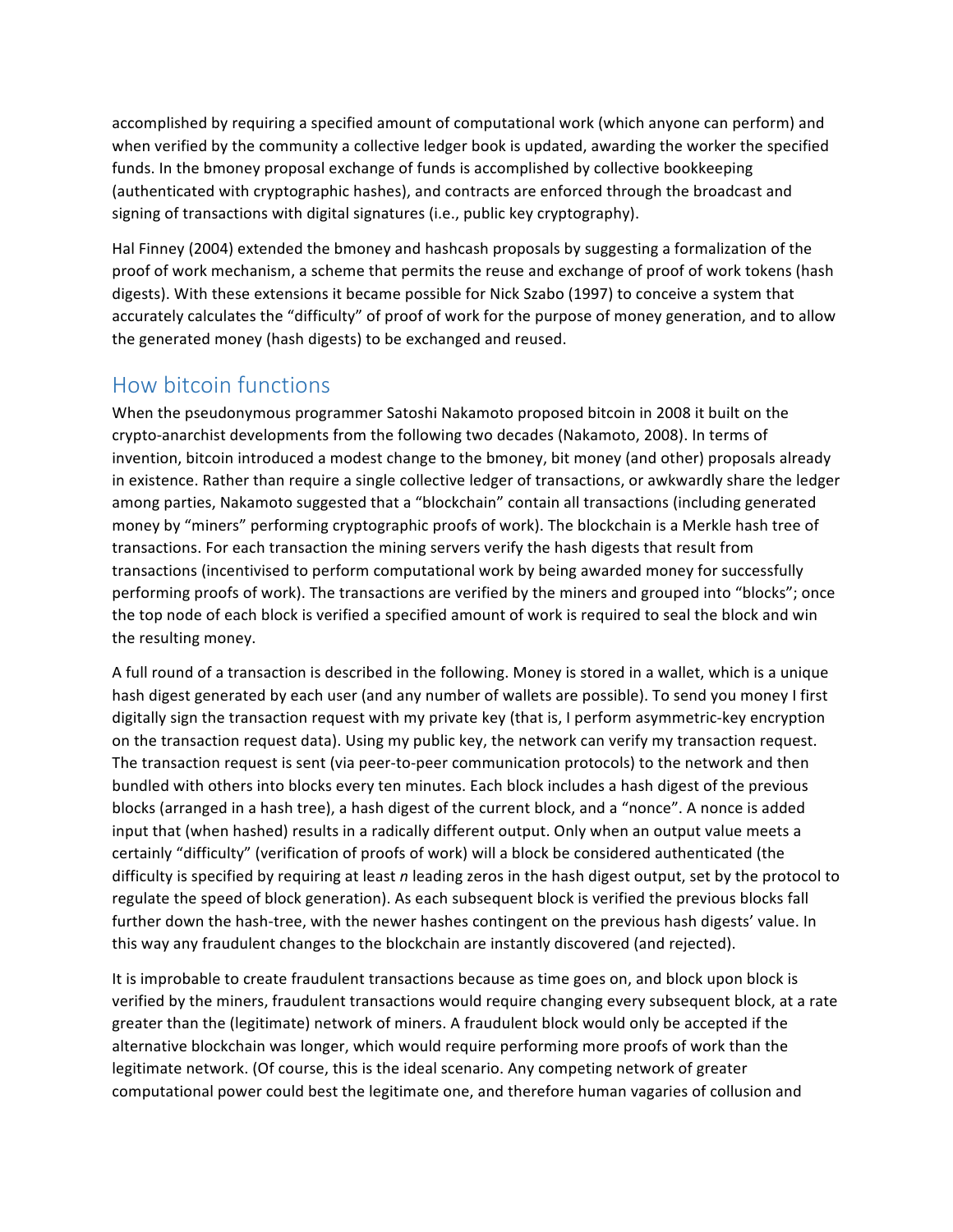consolidation come to play. This has actually happened, when due to a technical bug the blockchain became "forked," and was only reset when a cabala of powerful mining pools colluded to switch to the "corrected" blockchain.)

# Conceptualizing cryptography

Do the existing conceptualizations of cryptography make sense for bitcoin? Bitcoin transactions can be modelled as a Shannon communication channel, but what role does secrecy play? It has been alleged (by crypto-anarchist proponents of bitcoin) that bitcoin is anonymous and privacy-ensuring, yet nothing further could be true! The fundamental innovation in bitcoin as compared to the prior hashcash, bit gold, and bmoney schemes is the blockchain. The blockchain is necessarily public and amounts to a bookkeeper's dream, recording *every* transaction. Once a "real" identity is linked to a hash digest every transaction is recorded and publically visible. If there is any secrecy or privacy it results from the social fact that I may choose to keep my hash digest private (that is, not associate any personal information with the hash digest). Even this breaks down in practice, as any "adversary" of whom I engage with can expose identifying information about a particular hash signature. For example, a much-lauded example of bitcoin use is for buying mail-order drugs. If the drug-seller released his or her mailing database it would be trivial to connect my hash digest with my mailing address. Similarly, if I used the same wallet to perform innocuous transactions (perhaps filling it with funds converted from other currencies), and then went on to purchase mail-order drugs, any release of my identity associated with that hash digest would reveal *all* of my transactions.

Even if bitcoin was configured in such a way that it did preserve privacy, perhaps employing a blind signature mechanism yet still managing to guard against double-spending, would "information secrecy" still be the correct way to conceptualize how cryptography is being used? I argue that it would not, and that bitcoin is not the only use of cryptography that cannot be cashed out in terms of information secrecy. The history of cryptography is much longer and richer than usually thought and intersects with many domains, including the development of scientific practice, modern classification theory, linguistic and semiotic developments, hermetic and cabalalistic practice, and discrete mathematics. For reasons of brevity this history cannot be told here—although it very much still needs to be done—but these various uses highlight the fact that cryptography has long been used for non-secret purposes.

Instead of focusing on a singular use of cryptography, I introduce a framework in which secrecy becomes only one of the possible (unlimited) uses of cryptography. The framework conceptualizes cryptography in terms of uses or powers (e.g., secrecy, hermeneutical exploration of the natural world, philosophical languages), and analytical requirements. So long as a proposed use of cryptography corresponds to the analytical requirements it can be legitimately called cryptography. Thus, cryptography is broad enough to include bitcoin (economics), but also for example, Jim Sanborn's cryptographic art *Kryptos* (aesthetics), or John Wilkin's (1668) attempt to develop a philosophical language (logic/classification/method).

Within the framework (here only briefly described), cryptography is a derivative notational system sustained by second-order metaphor. These requirements rely on Nelson Goodman's (1976) careful articulation of a notational system, but rather than a notational system with reference to the real, fullblooded world, cryptography works only from mark to mark (a mark can be an utterance, textual inscription, etc.). Goodman argues for a set of syntactic and semantic requirements for a notational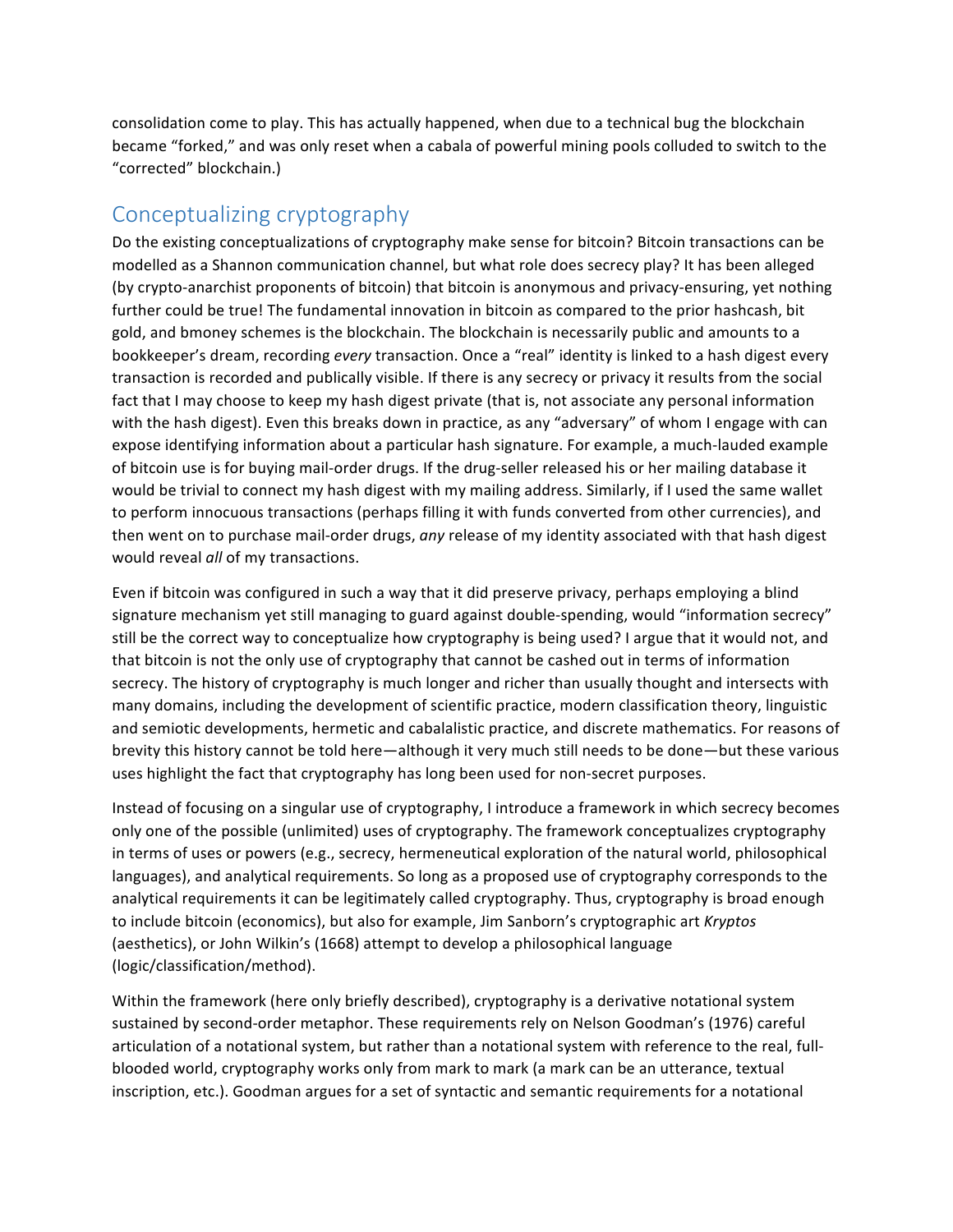system that (to speak precisely) prescribes a "digital" system. The discreteness requirements of Goodman's notational system ensure that no ambiguity can enter the system: notational symbols univocally refer to their referents. These requirements are (roughly) unambiguity, disjointedness, differentiation. For Goodman, many encoding schemes potentially qualify as notational, such as binary, Morse code, musical notation, dance notation, and so on (it is important to note that these notations only count as proper notational systems on Goodman's terms if the semantic requirements are also met, which is not typically how these systems are understood as operating).

By adapting Goodman's notational system to apply only to marks (a derivative system) the syntactic and semantic requirements obtain from mark to mark. While the syntactic requirements are relatively unproblematic, the semantic requirements are unusual and require further elucidation. I argue that the semantic properties are sustained through a second-order functioning of metaphor. While the noncryptographic sense of metaphor employed in typical signification (of which I have no account for, preferring a pluralism) is complicated, rich, and profoundly productive in human language, this secondorder metaphor is comparatively weak and narrow. Borges (2000) offers a helpful comparison by invoking "mere shuffling" as a weak form of metaphor,

Any metaphor, as beguiling as it may be, is a possible experience, and the difficulty *lies* not in its invention (a simple thing, attained by the mere shuffling of fancy words) *but in achieving it in a way that astonishes its reader.* 

A second-order metaphor between of mark to mark is the (semiotic) substitution of one mark for another, maintained in some kind of memory (perhaps held in neural memory, inscribed on paper, or stored in a digital computer). For example, the second-order metaphor of the mark "A" for "D" is legitimately an encryption of "A" (so long as the rest of the notational system maintains the Goodmanian properties of unambiguity, disjointedness, and differentiation).

With these requirements any number of notational systems may count as cryptography (binary, compression algorithms, source code compilers, and so on), and yet they may have very different uses. I acknowledge that this broad account results in the (possibly) odd suggestion that "code" may become cryptographic. I see this to be a virtue of the account. For example, the difficulty of cryptanalysing a compressed file is often equal to cryptanalysing "proper" cryptographic systems. Likewise, we often equivocate on the plurality of meanings of "code". Yet, cryptography and code do not always collapse. As Lacan rightly notes, language is not code (quoted in Hayles, 1999), but to the extent that code parasitically refers beyond its self (like language), then it too is not cryptography. Only once the initial semiosis of signified to sign occurs, with the necessary violence of abstraction, is the notational system potentially in place and the new writing becomes cryptographic.

With this framework in place we are finally freed to interpret cryptographic systems on their own terms (not just their efficacy of "secrecy"), and to evaluate the effects accordingly.

#### Bitcoin praxis

Before moving on to a description of bitcoin's effects and uses in light of this framework I will offer an example of bitcoin praxis. In many ways the bitcoin miner is at the heart of bitcoin cryptography, since it creates money and verifies transactions. Starting in 2013, I engaged in the practical operation of a bitcoin miner. What follows is a description of this bitcoin praxis.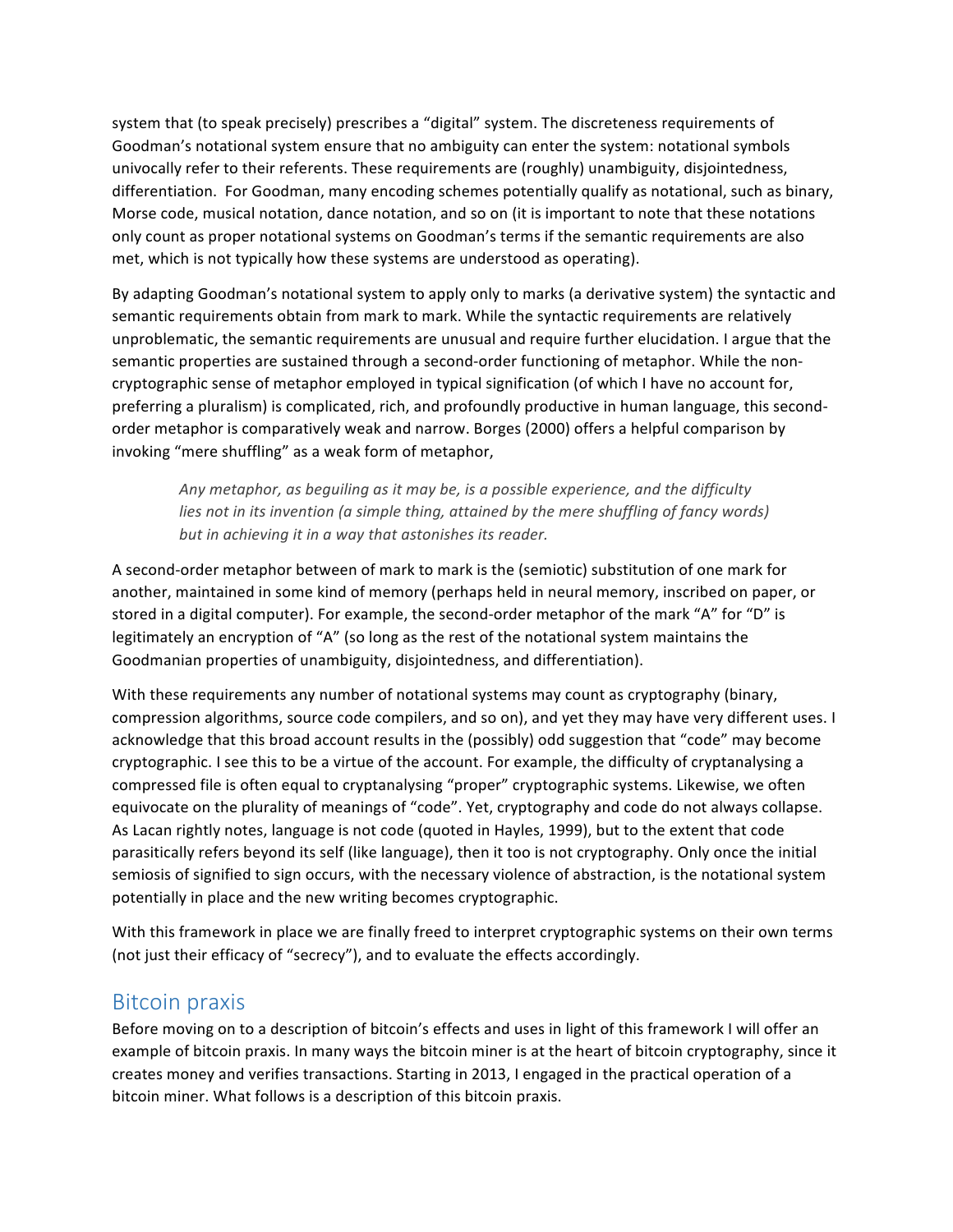As described above, the bitcoin algorithm uses the SHA-256 method of computing hash digests. While any computing mechanism could in theory calculate a SHA-256 hash, there are certain reasons why conventional Central Processing Unit (CPU) mining is now rarely used. With even the fastest modern CPUs running software designed to take advantage of multithreaded computation the number of hashes computed per second is low compared to other technologies, and because the ability to "win" the awarded money for a successfully verified block is in competition with other miners, an arms race is always at hand.

CPUs are usually designed to manage and switch computational tasks, and take care of a variety of subprocesses, which makes a CPU ideal for general computing but inefficient for performing the same type of simple calculation repeatedly. Commercially-available Graphics Processing Units (GPUs) are designed to be relatively free from the management of resources and thus (when appropriately programmed using low-level software) are able to perform repeated calculations much faster than CPUs. Additionally, GPUs are designed to work in parallel, so while a multi-core, multithreaded CPU may be able to perform a certain amount of work in parallel, a modern GPU can perform thousands of computations in parallel. Some GPUs are ideally suited to perform SHA-256 calculations because they have been designed to perform XOR logic in a single step, rather than the two steps (or cycles) needed for other devices (the SHA-256 algorithm relies extensively on XOR transformations). For real-world comparison, on a slightly aging (2008) Mac Pro computer I was able to perform roughly 30 Kh/s (kilo hashes per second, or thousands of hashes per second) using the CPU (a server-grade 3GHz quad core Intel Xeon processor). When I installed a modern mid-level gaming video card (AMD Radeon HD 5850) with a dedicated GPU the same machine was able to perform roughly 350 Mh/s (millions of hashes per second), using only the GPU for calculating the hashes.

While 350 Mh/s may seem like considerable computational power—and it is, especially for the corollary purpose of password cracking—newer technologies have all but obsoleted GPU bitcoin mining. For the last several years more dedicated bitcoin mining individuals have purchased Field Programmable Gate Array (FPGA) devices that are tailored to perform these sorts of computational tasks, doing so much more quickly and with less power consumption. By the end of 2012 the newest type of bitcoin mining device entered the commercial market, eclipsing even FPGA devices in terms of speed and power efficiency. These Application-Specific Integrated Circuit (ASIC) devices are custom-designed for bitcoin mining and thus do so with remarkable speed and power efficiency. As of 2013 there are commercially available bitcoin miners available for \$150USD that perform 5 Gh/s (billions of hashes per second) and use only 30 watts of power (compared to an average video card's consumption of 100-150 watts), with more expensive versions performing hundreds or even thousands of Gh/s.

Efficient bitcoin mining is only possible using specially-built software that is tailored to take advantage of built-in hardware capabilities. On GPUs the programming language used to write the portion of software that performs the hash calculations is typically Compute Unified Device Architecture (CUDA) or Open Compute Language (OpenCL), whereas the high-level software that controls the input/output, networking, and display of graphical user interfaces can be written in any suitable programming language. Contemporary cryptography algorithms are highly repetitive, requiring round after round of simple logic transformations, just like digital signal processing, big data and science computing, and gaming (computing millions of polygons). For this reason, cryptography shares many of the technologies and advances with these computing fields.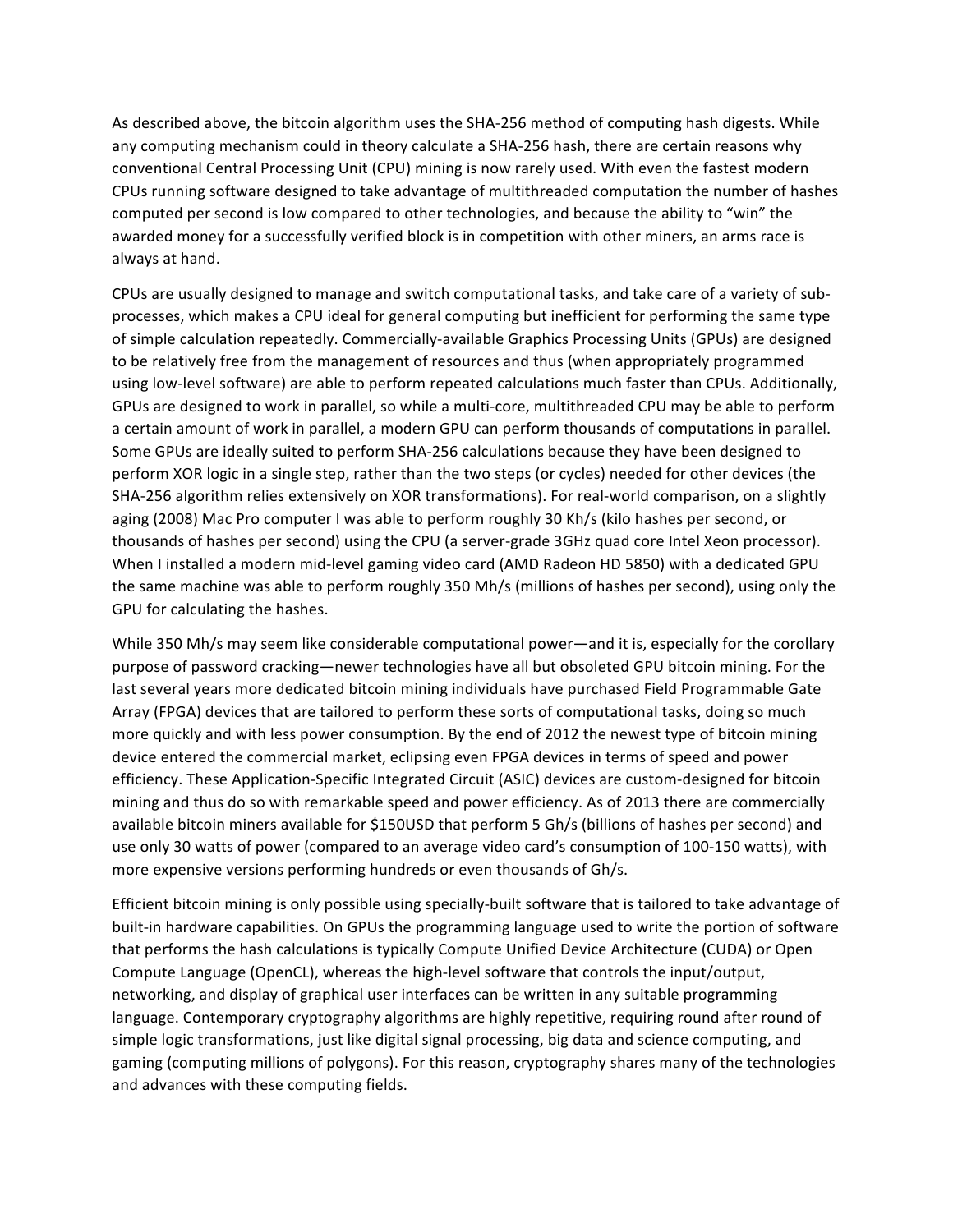#### Result

That the economy is a "slave to the algorithm" is nothing new (Slater, 2013); dominant capital is now almost exclusively run through digital trading software, and much of the developed world's "cash" passes digitally direct from bank to merchant through debit or credit machines at point-of-sale terminals. Cash money already seems quaint: the stuff of slightly unscrupulous transactions (a manual trade exchanged for tax-free cash payment), or downright illegal transactions (purchasing drugs). Cryptography is sought as the way to modernize these old practices. So strong is the belief in cryptography that a popular rallying cry on (unconsciously libertarian) software developer forums such as Hacker News is "encrypt everything." Julian Assange reports that "the universe believes in cryptography" (Assange et al., 2012)—so it is only natural that our old fashioned human practices eventually catch up.

What the anarchist hype does tell us, however, is that bitcoin is an ideal site for the investigation of a politics of cryptography. Far from being simply "neutral", bitcoin technology reflects a politics in its history, construction, and use. There are a number of potential ways to understand the politics of cryptography: as a social phenomenon new articulations to the flow of capital become visible, legal structures change and ossify, and so on (Castells, 1996; Lessig, 2006). Accepting the lessons from the last few decades of STS scholarship a more fruitful way might be to attempt to let the technology speak on its own terms. Established models in this realm include Winner's "Do artifacts have politics?" (1980) and most literature informed by Heidegger (Feenberg, 1999; Introna, 2009). Latour's generally-accepted coconstitution of technology (Latour and Woolgar, 1986; Latour, 1999, 1993) brings us one step closer to a machinic description. Finally, the new materialists, Harman's Object Oriented Ontology (2009), Bennet's *Vibrant Matter* (2010), and Bogost's *Alien Phenomenology* (2012), offer radical reformulations of the politics inherit in technologies.

While drawing on these authors I take my point of departure with Gilles Deleuze's short "Postscript on the societies of control" (1992). In this work Deleuze highlights the fact that Foucault's genealogical models are transient, and suggests that our contemporary model (adopted from Burroughs and Virilio) is characterized by control. Deleuze charges his readers not to "fear or hope [for]" these mechanisms but instead to "look for new weapons" (Deleuze, 1992, p. 4). I argue that cryptography is one such new weapon in the control society.

Deleuze summarizes Foucault's periodization of history by reflecting on the "transience of the model" or what I might call the contingent nature of history. In *Discipline and Punish* (1979) Foucault argued that the sovereign society was replaced by the disciplinary one, a transition occurring roughly at the dawn of the eighteenth society. By pressing the lessons from *Order of Things* (2002) into the periodization of *Discipline and Punish* I see that the sovereign society operated through a logic of Similitude, and the disciplinary society operated through a logic of Order. According to Deleuze, the next shift occurs at the "outset of the twentieth" century, towards a control society (Deleuze, 1992, p. 3). The mechanisms of the disciplinary society were gradually instituted, then accelerated through World War II which caused the "environments of enclosure" to suffer a "crisis" (Deleuze, 1992, p. 3).

Deleuze argues that the control society is characterized as a modulation, rather than the "molds, distinct castings" of the disciplinary society (Deleuze, 1992). Each society is characterized by a kind of language: the disciplinary society is *analogical* and the control society is *numerical*. That we have entered a society of control is a brilliant (and I think correct) insight, but Deleuze seems to have erred by arguing for a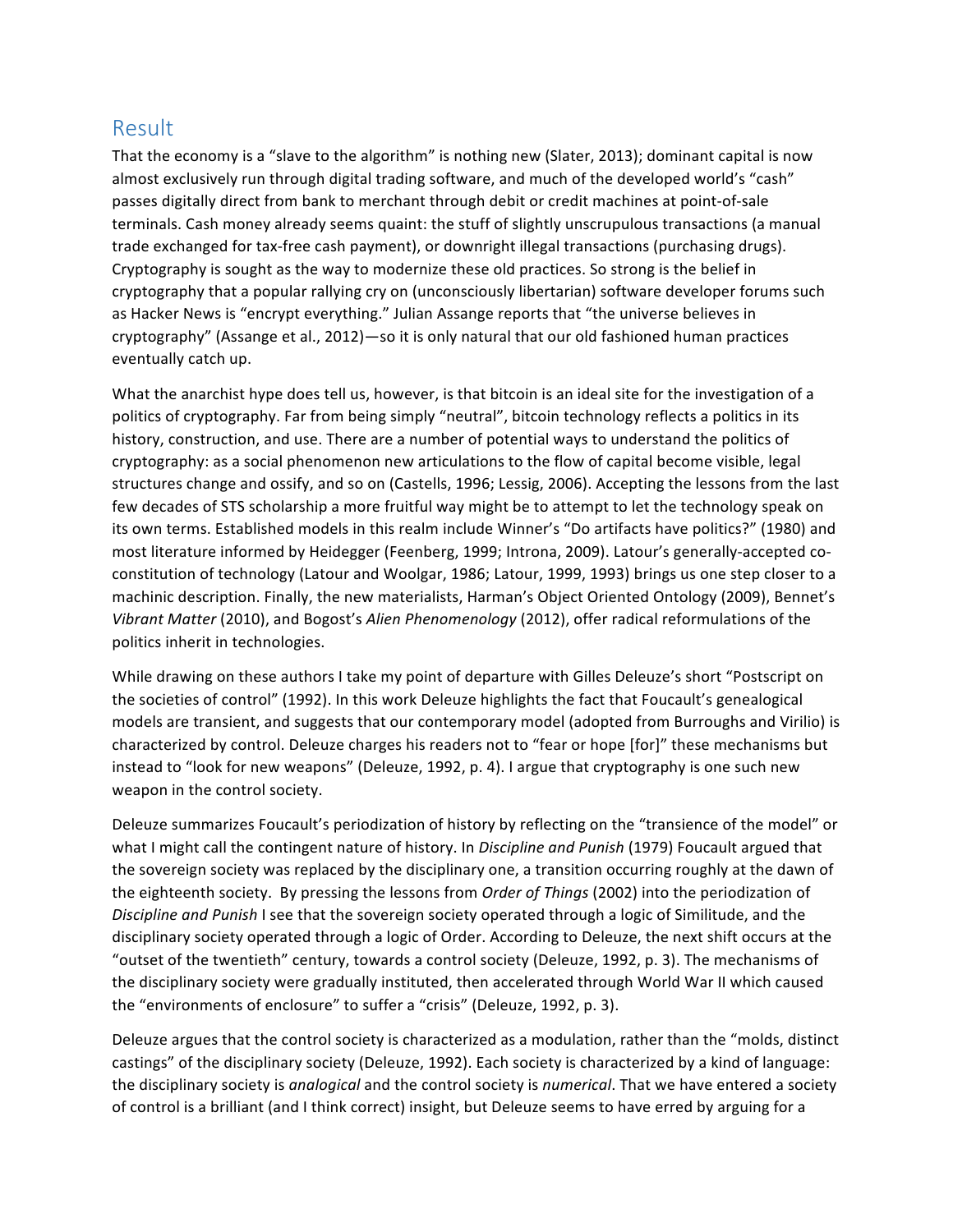control society characterized by numerical, or modulating logic. I do not take this to be a point of interpretive error; Deleuze's characterization is doubly clear. In the English translation "modulation" evokes the Latin *modus*, meaning measurement, accomplished by numbers ("numerical"). Foucault spends considerable effort in Order of Things showing how measurement and number are a central part of the logic of the classical era, summed up in the term "order". If the control society can be cashed out in terms of order, what has changed?

Foucault's examples in *Order of Things* tell a compelling story of order: several fields of study develop in this period ("general grammar, natural history, and the analysis of wealth"), all which require a *mathesis* ("a universal science of measurement and order"), but none use the explicit techniques of mathematics (the "algebraic method"), nor mechanism (Foucault, 2002, p. 63). Foucault summarizes the relationships as such, "the analysis of wealth is to political economy what general grammar is to philology and what natural history is to biology" (Foucault, 2002, p. 182). According to Foucault, the disciplinary society is as numerical and modulating as ever, it is only the prior sovereign society that is analogical in the sense of having a logic of similitude.

Perhaps "we have never been modern" (Latour, 1993), and that there is no discontinuity between the disciplinary society and the control society (or perhaps the control society does not exist). Part of the challenge may be Foucault's examples, items so new in terms of social evolution that we are still working through the implications. The history of cryptography tells us that while cryptography is a general writing system—as old as writing itself—its shifting structure maps well on to Foucault's characterization in *Order of Things*: from Similitude to Order. Renaissance cryptography was, on my interpretation, necessarily a mechanism of discretization and order, but was *used* for purposes of similitude. Even as late as Athanasius Kircher (often thought as a man out of his time) cryptography functioned as simulacra, as a media instrument (Stolzenberg, 2001; Wilding, 2001; Zielinski, 2008). The cryptographic media instruments paralleled developments in classification and linguistics (the "Universal" or "Philosophical" language movement), which Foucault (circuitously) dealt with in *Order of Things*. As we move past Renaissance history of cryptography Order takes over, discretizing, shifting, arranging, and creating identities (Cheney-Lippold, 2011).

If Deleuze is correct that we are now in a control society, but mistakenly characterized it with a disciplinary logic of modulation and numerical control, what is the new logic of control? As contemporary designers and graphic artists might say, what is the "authentically digital" in this new control society? I argue that a "new weapon" of the control society—ubiquitous cryptography functions on a logic of order. Cryptography is an ordering machine: it orders each successive realm it captures.

Cryptography functioned as an ordering machine in the disciplinary society too, but it was a technology genuinely ahead of its time. With mechanization, and ultimately, digital electrification cryptography shifted from occasional military application to ubiquitous commercial application. Cryptography now functions infrastructurally and sits invisibly behind most of the world's communications (machinic "data" transmissions such as encrypted Netflix TV streams or Trusted Computing modules, but also human correspondences such as email communications). As bitcoin and other electronic cash systems become prevalent, cryptographic ordering will also become more entrenched in the economic realm (it already functions invisibly at electronic point-of-sale machines, automated bank tellers, financial trading, and so on). For bitcoin, the specific ordering is the logic of SHA-256 described above: discrete symbols arranged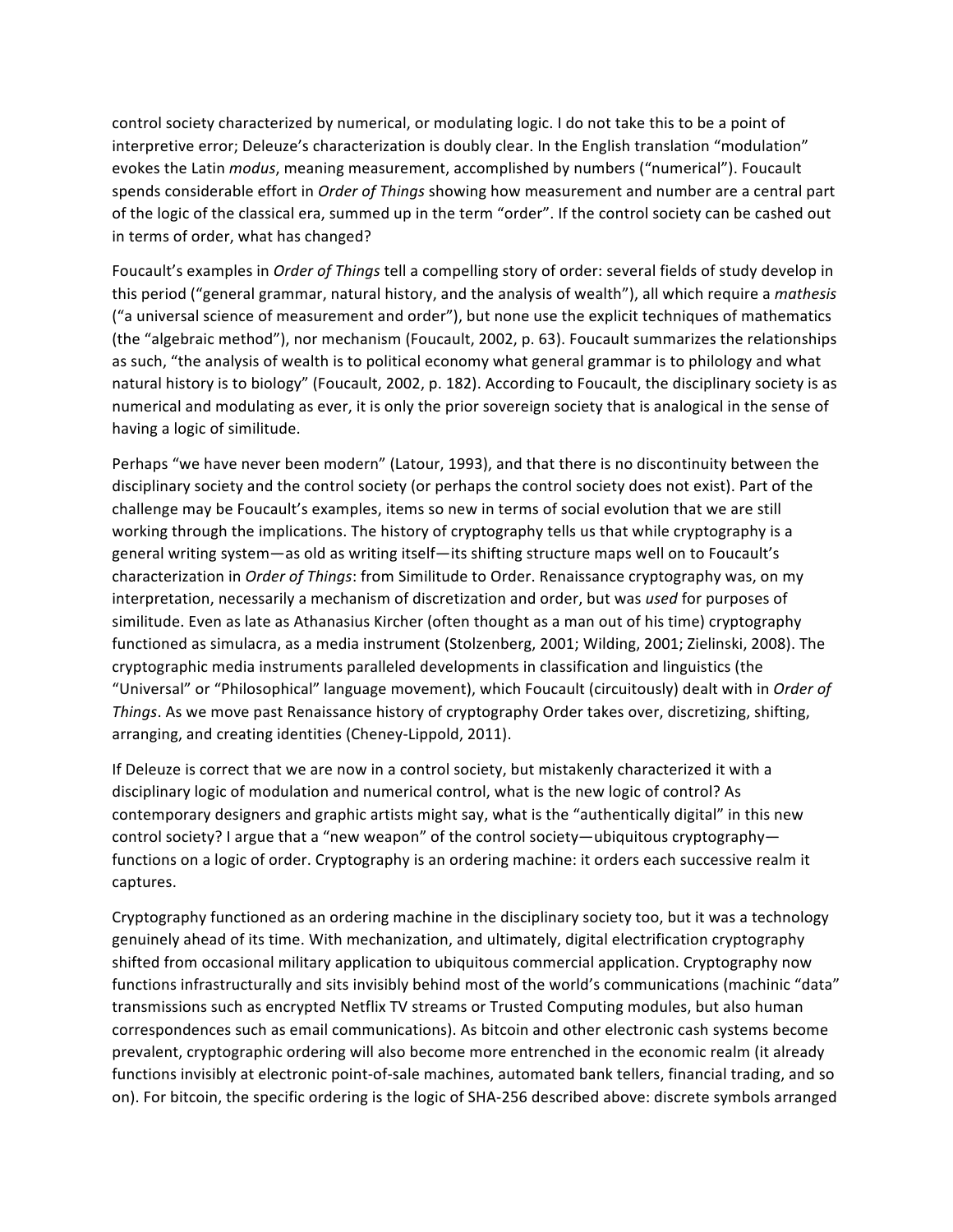through a collection of logical transformations, built block by block of irreversible containers with strong identity parameters (necessarily discrete and unambiguous). The hash digests ("fingerprints") are then organized into a tree structure, recalling Deleuze and Guattari's famous charge, "we're tired of trees" (1987, p. 15). Finally, the hash tree is sent through peer-to-peer networks, succumbing to a logic of collusion and virality.

I will now return to the questions asked at the outset of this paper, how do cryptographic transformations occur, where does value arise from, and what is the politics of bitcoin itself? As part of an engineering narrative I offered a description of SHA-256 hash functions. The transformations from "one space to another" that Shannon articulated contain less mathematical idealism than previously hoped. On my account SHA-256 is a very concrete transformation of marks to marks, assembled in complex ways. The mathematics of public-key cryptography are still very much part of the story of SHA-256, but end up being a contingent factor, not constitutive of cryptography itself. Even the shuffling of bits in logic tables at the core of the SHA-256 algorithm require human (semiotic) sustenance. In a world without humans there may still be logic and mathematics, but there cannot be cryptography.

The value of bitcoin arises from its politics, and politics from its value. Ordering mechanisms are some of the most potent technologies we have. As discovered in Fordism, but also contemporary practices of intermodal containerized shipping and logistics the ability to control otherwise continuous phenomena is vastly valuable. If the pre-cryptocurrency metaphor for dominant capital was frictionless "flow" (like water), the new metaphor should be the rapid growth of crystalline structures. Cash flows, but bitcoin gets containerized and moved with even greater efficiency.

I have not offered a "position" on cryptography, for these answers are still unsettled. In the early days of modern computing Norbert Wiener worried about human autonomy becoming subject to machinic ordering (Hayles, 1999; Wiener, 1965). The idea of becoming subject to our semiotic technologies is built right into our language about their functioning. Code is powerful because it represents, that is, it both "re-presents" or makes something present again, and "stands for" or "substitutes" (Prendergast, 2000). Famously, Rousseau worried about the consequences of political representation, fearing any dictatorial relationship where we permit others to "stand in" for us. Similarly, Heidegger calls representation the master category of modern thought because it forces the division of subject and object (Heidegger, 2002; Prendergast, 2000).

More concretely, our cryptographic technologies are at once Privacy Enhancing Technologies (PETs) and also weapons in the commonplace cyberwars amongst developed nations. Even prosaic questions are ambiguous. Does Google increase my privacy by encrypting my Gmail communications, now open to only the machinic display of advertising? Am I better off by having a cryptographically-secure boot sequence for my computer (and thus preventing the installation of "competitor" operating systems, like Linux)? Is it a "feature" that bitcoin transactions are cryptographically irreversible? In this new control society there is no second-guessing your economic decisions, and no need to involve messy legal and political authorities, since code has become law in frighteningly efficient ways (Lessig, 2006).

This paper responds to Deleuze's call to "look for new weapons." I showed how the traditional conceptualization of cryptography is wanting, which has deeply coloured beliefs about the functioning and effects of bitcoin. I argued that cryptography is not necessarily about information secrecy (obviating anarchist hopes), and in particular that this conceptualization is unhelpful for understanding bitcoin. In its place, a broader conceptualization took its place, built upon a generic framework for understanding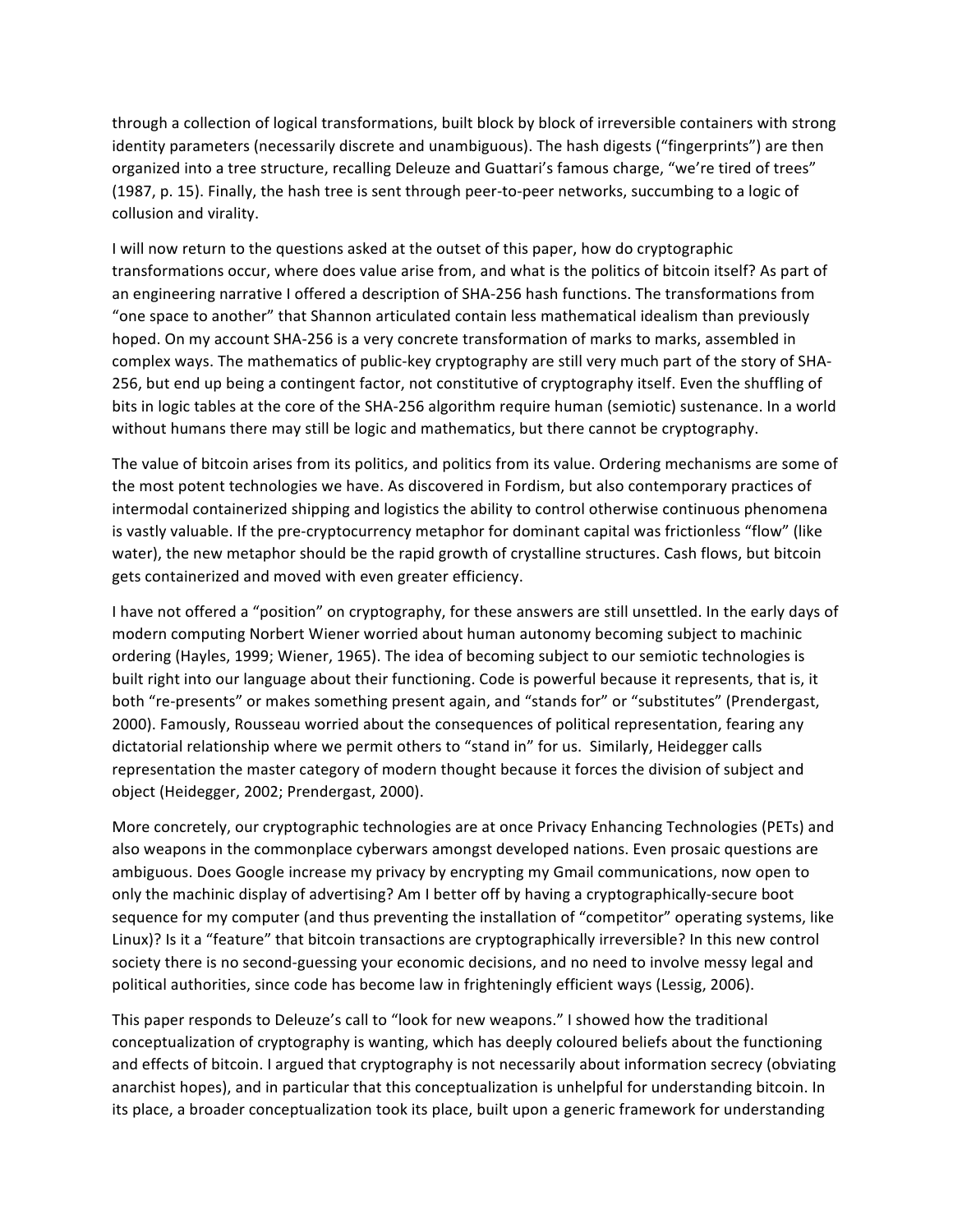cryptography. This framework suggests that cryptography is indeed politically ambiguous, amounting to "just" a machinic ordering. Critiquing and reimaging Deleuze's notion of a control society I suggested that cryptography is a powerful "new weapon," functioning as a mechanism of order. As an eminently cryptographic system, bitcoin is at the forefront of advancing this ordering logic to the economic realm.

#### References

- Aspray, W.F., 1985. The Scientific Conceptualization of Information: A Survey. Annals of the History of Computing 7, 117-140.
- Assange, J., Appelbaum, J., Müller-Maguhn, A., Zimmermann, J., 2012. Cypherpunks. OR Books, New York.
- Back, A., 1997. hash cash postage implementation. Cypherpunks.
- Bellman, B.L., 1979. The Paradox of Secrecy. Human Studies 4, 1-24.
- Bennett, J., 2010. Vibrant Matter: A Political Ecology of Things. Duke University Press, Durham N.C.
- Bogost, I., 2012. Alien Phenomenology, or, What It's Like to Be a Thing. University of Minnesota Press, Minneapolis.
- Borges, J.L., 2000. Borges: Selected Non-Fictions. Penguin, New York.
- Castells, M., 1996. The Space of Flows, in: The Rise of the Network Society. Blackwell Publishing, Oxford, MA, pp. 376-428.
- Chaum, D., 1982. Blind Signatures for Untraceable Payments, in: Rivest, R.L., Chaum, D., Sherman, A.T. (Eds.), Presented at the Advances in Cryptology Proceedings of Crypto 82, Plenum, pp. 199–203.
- Cheney-Lippold, J., 2011. A New Algorithmic Identity. Theory, Culture & Society 28, 164 -181.
- Cherry, E., 1953. A history of the theory of information. Information Theory, IEEE Transactions on 1, 22– 43.
- Dai, W., 1998. PipeNet 1.1 and b-money. Cypherpunks.
- Deleuze, G., 1992. Postscript on the Societies of Control. October 59, 3-7.
- Deleuze, G., Guattari, F., 1987. A Thousand Plateaus: Capitalism and Schizophrenia. University of Minnesota Press.
- Feenberg, A., 1999. Questioning Technology. Routledge, New York.
- Finney, H., 2004. RPOW Reusable Proofs of Work. Cypherpunks.
- Foucault, M., 1979. Discipline and Punish: The Birth of the Prison. Vintage Books, New York.
- Foucault, M., 2002. The Order of Things: An Archaeology of the Human Sciences. Routledge, New York.
- Geoghegan, B.D., 2008. Historiographic Conceptualization of Information: A Critical Survey. IEEE Annals of the History of Computing 30, 66–81.
- Gleick, J., 2011. The Information: A History, a Theory, a Flood, 1st ed. Pantheon Books, New York.
- Goodin, D., 2013. Anatomy of a Hack: How Crackers Ransack Passwords Like "geadzcwrsfxv1331" [WWW Document]. Ars Technica. URL http://arstechnica.com/security/2013/05/how-crackersmake-minced-meat-out-of-your-passwords/ (accessed 6.3.13).
- Goodman, N., 1976. Languages of Art: An Approach to a Theory of Symbols. Hackett Publishing, Indianapolis.
- Harman, G., 2009. Prince of Networks: Bruno Latour and Metaphysics. re.press, Melbourne, Australia.
- Hayles, N.K., 1999. How We Became Posthuman: Virtual Bodies in Cybernetics, Literature, and Informatics. University of Chicago Press.
- Heidegger, M., 2002. The Age of the World Picture, in: Young, J., Haynes, K. (Trans.), Off the Beaten Track. Cambridge University Press, Cambridge UK, pp. 57–85.
- Introna, L.D., 2009. Ethics and the speaking of things. Theory, Culture and Society 26, 25–46.
- Kahn, D., 1967. The Codebreakers: The Story of Secret Writing. Macmillan, New York.